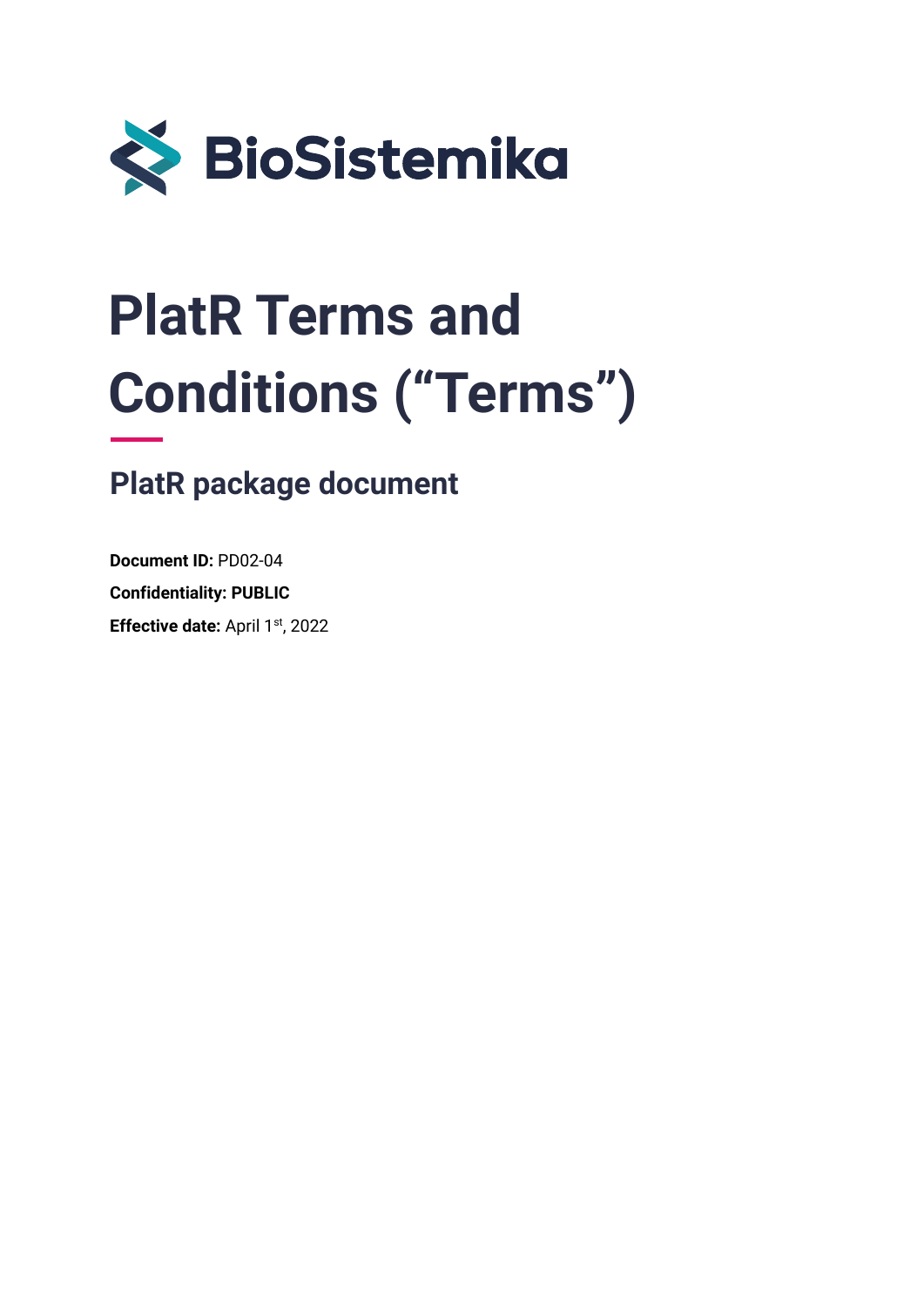

#### **1. General**

BioSistemika is the seller of PlatR, a product comprised of several hardware and software components, which may differ, depending on the purchased configuration:

- a) Samsung Galaxy Tab,
- b) Bluetooth footswitch,
- c) Barcode reader,
- d) Touch pen,
- e) Screen protector,
- f) Holder for ELISA strips,
- g) Holder for PCR plate and strips,
- h) Stand for adjustable inclination,
- i) Adhesive plate holder,
- j) PlatR Application:
	- a. Basic Module (preinstalled on the Samsung Galaxy Tab);
	- b. Additional Module(s) (subject to a yearly license).

The Customer is aware that components from a) to i) are manufactured by third parties and are resold to the Customer by BioSistemika as a part of the PlatR package.

The Customer must use all components of PlatR in accordance with the instructions of the manufacturer, warranty of the manufacturer and the User Manual.

Further information on PlatR is available on the webpage<https://biosistemika.com/platr/>

These Terms govern Customer's use of PlatR (including the use of PlatR on behalf of the Customer by Users), as well as other matters associated with PlatR arising from the relationship between BioSistemika and the Customer.

By purchasing and/or using the PlatR, the Customer expressly agrees to these Terms and agrees to use the PlatR in accordance with these Terms. Furthermore, the Customer shall ensure that its Users will use the PlatR in accordance with these Terms.

#### **2. Warranty**

This section includes warranty provisions solely for PlatR components listed under a) to i) of the first paragraph of the previous section.

Components listed under a) to c) of the first paragraph of the previous section are covered by the warranty of their respective manufacturers. Warranty provisions for each component are available at the following links:

- a) Samsung Galaxy Tab: <https://www.samsung.com/us/support/warranty/?model=N0054322>
- b) Bluetooth footswitch:<https://store.airturn.com/pages/warranty>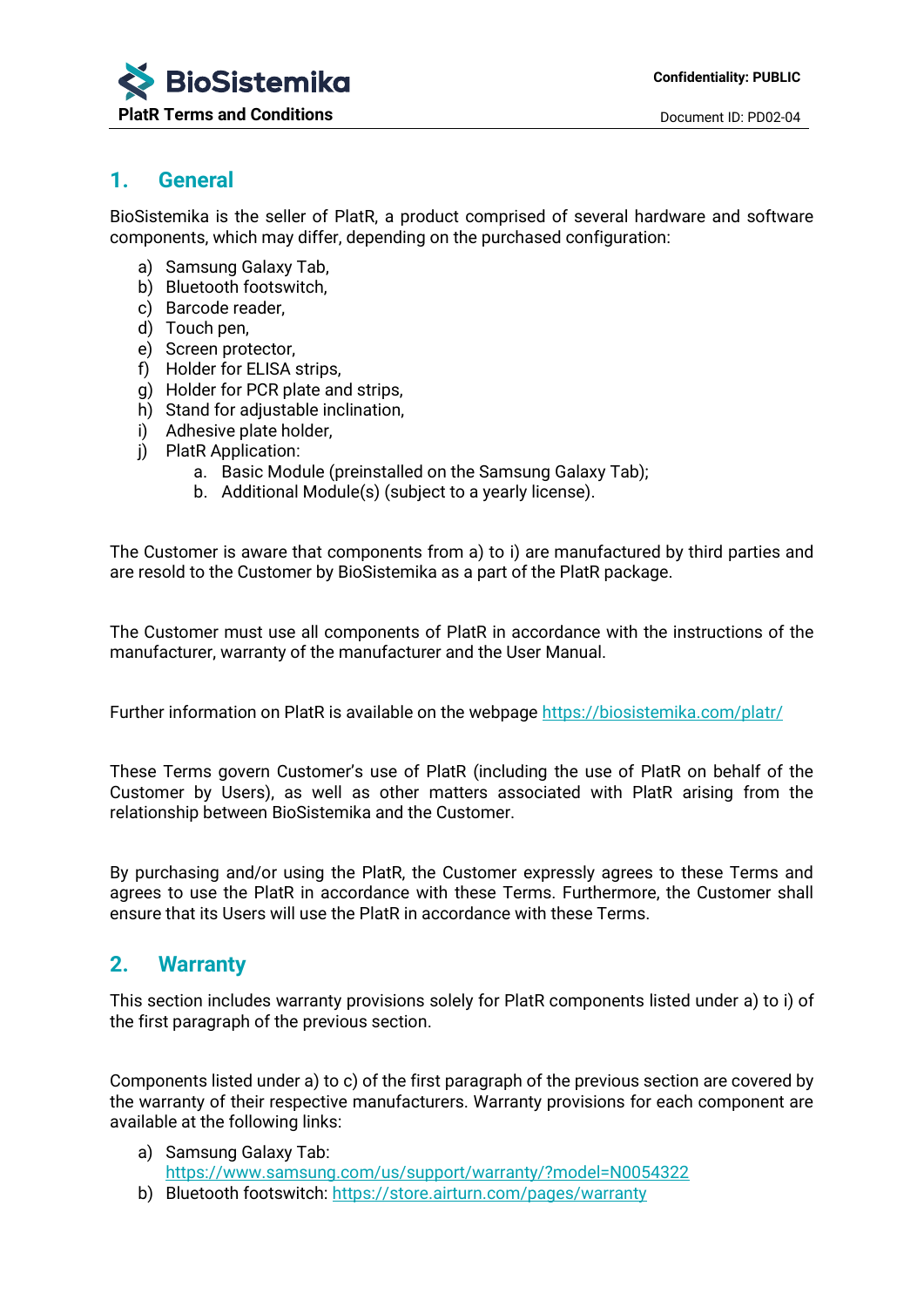

c) Barcode reader: [https://www.zebra.com/us/en/support](https://www.zebra.com/us/en/support-downloads/warranty/product-warranty.html)[downloads/warranty/product-warranty.html](https://www.zebra.com/us/en/support-downloads/warranty/product-warranty.html) 

Warranty conditions may also be provided by BioSistemika in writing (e-mail sufficient).

Touch pen has a one (1) year warranty against defects, subject to its use in accordance with the User Manual and manufacturer's instructions.

Components listed under e) to i) of the first paragraph of the previous section are not technical products and are therefore not covered by a warranty.

However, if (i) these or other components do not have the attributes necessary for their customary or special use, for which the Customer purchased them, and this was or should have been known to BioSistemika, (ii) if these or other components do not have the attributes and features that were expressly or tacitly agreed upon between BioSistemika and the Customer or (iii) if BioSistemika delivered a component that does not match the sample or model, unless the sample or model was only shown for information purposes, BioSistemika will repair or replace the component or it will return the Customer the paid fee for such a component. Whether BioSistemika will repair or replace the component or return the paid fee for such a component, is at the discretion of BioSistemika. If the issues under (i) or (ii) were or should be known to the Customer at the time of conclusion of the contract for the purchase of PlatR, BioSistemika shall have no liability towards Customer.

Customer must inspect the PlatR and all of its components immediately after receiving them and must immediately notify BioSistemika of any material defects, otherwise the Customer loses any claim arising from the material defect.

If the components listed under e) to i) of the previous section have hidden defects and such defects show themselves in six months from the date the Customer received the PlatR or any component, BioSistemika will, at its own discretion, either repair or replace the component or it will return the Customer the paid fee for such a component. Hidden defects must be notified to BioSistemika immediately, otherwise the Customer loses any claim arising from the hidden defect.

Any warranty and other claims must be made directly and solely to BioSistemika.

All components, subject to the warranty or other claim, must be sent back to BioSistemika immediately. Shipping costs are borne by the Customer.

If the Customer does not use the PlatR and its components in accordance with the instructions of the manufacturer, warranty of the manufacturer or the User Manual, especially, but not exclusively, when it comes to improper maintenance and cleaning of the PlatR and its components, the warranty may be void and the Customer shall lose the right to claim material or hidden defects of the PlatR and its components.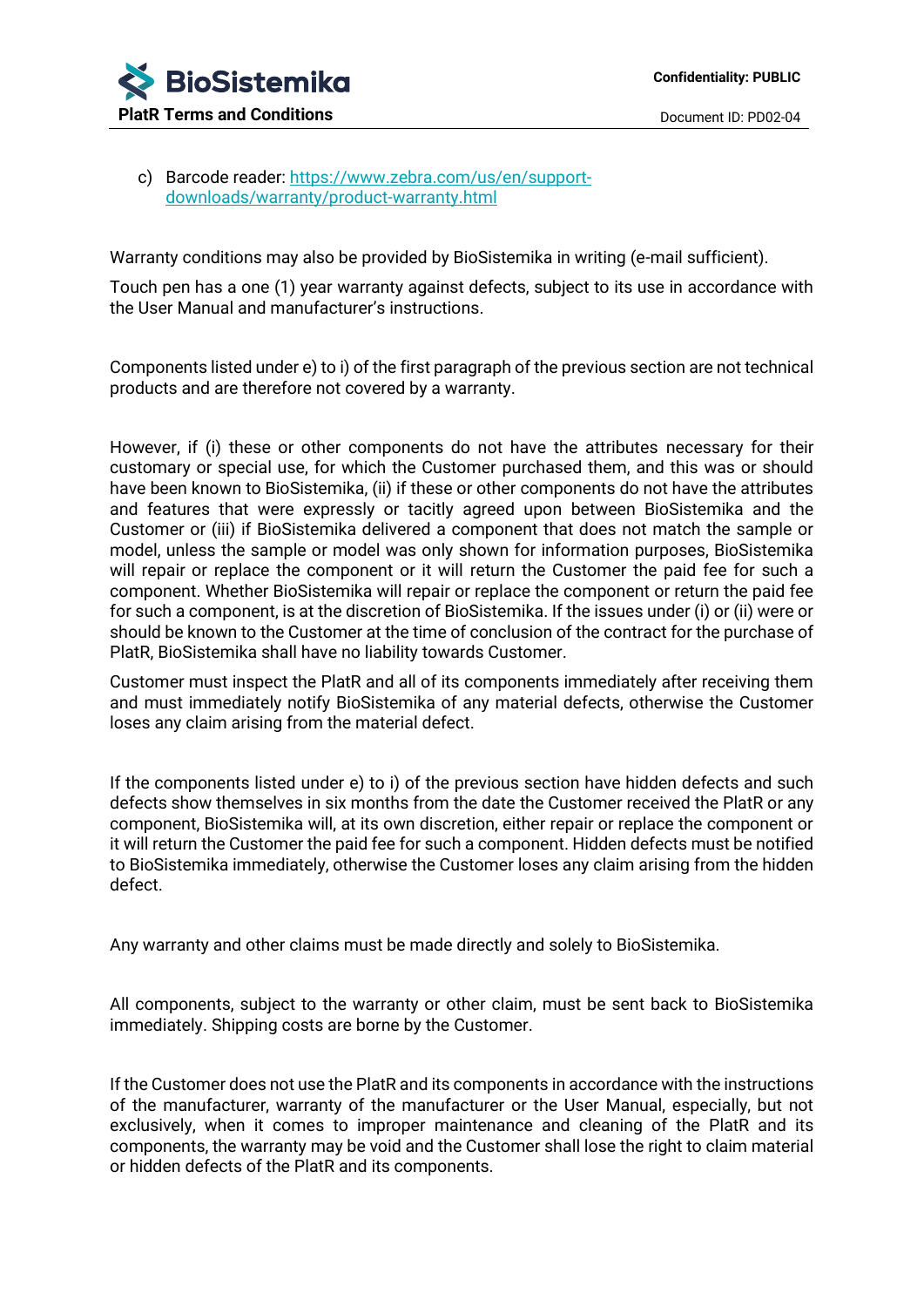

The warranty period starts on the day the PlatR is shipped.

# **3. Submitting PlatR for Warranty or Other Servicing**

Before submitting BioSistemika PlatR for warranty or other service, Customer should create and maintain a separate backup copy of the contents of PlatR storage media and remove all personal or other information that should not be disclosed.

When submitting PlatR for warranty or other servicing Customer must provide proof of purchase in the form of original invoice, or other proof of purchase, where the date of purchase, dealer name and Samsung Galaxy Tab on which IMEI and serial number are visible, even if the Samsung Galaxy Tab is not subject to warranty service submission.

DURING WARRANTY SERVICING OR OTHER SERVICING IT IS POSSIBLE THAT THE CONTENTS STORED ON PLATR WILL BE LOST, REPLACED OR REFORMATTED. IN SUCH AN EVENT BIOSISTEMIKA AND ITS AGENTS OR CONTRACTORS ARE NOT RESPONSIBLE FOR ANY LOSS OF SOFTWARE PROGRAMS, DATA OR OTHER INFORMATION CONTAINED ON THE STORAGE MEDIA OR ANY OTHER PART OF THE BIOSISTEMIKA PRODUCT SERVICED.

# **4. No Liability**

PlatR is sold "AS-IS". The Customer bears the risk of using it. BioSistemika gives no express warranties, guarantees, or conditions. To the extent permitted under applicable laws, BioSistemika excludes all implied warranties, including those of merchantability, fitness for a particular purpose and non-infringement. To the maximum extent permitted by applicable law, in no event shall BioSistemika be liable for any damages, including, but not limited to, any special, direct, indirect, incidental, exemplary, or consequential damages, expenses, lost profits, lost savings, business interruption, lost business information, or any other damages arising out of the use or inability to use the products, even if BioSistemika has been advised of the possibility of such damages. Customer acknowledges that the applicable purchase price for the products reflects this allocation of risk.

### **5. PlatR Application**

PlatR Application is comprised of several Modules.

Basic Module comes preinstalled on Samsung Galaxy Tab.

Additional Modules (e.g. Diagnostic module) are available for purchase within the PlatR Application and are subject to payment of additional fees. Each Additional Module is licensed for an Initial Term of one (1) year from the purchase of the Additional Module. License is automatically renewed for a Renewal Term.

For installation of Additional Modules, the Customer must ensure that Samsung Galaxy Tab is connected to a stable internet connection, sufficient for the remote installation of the Additional Module.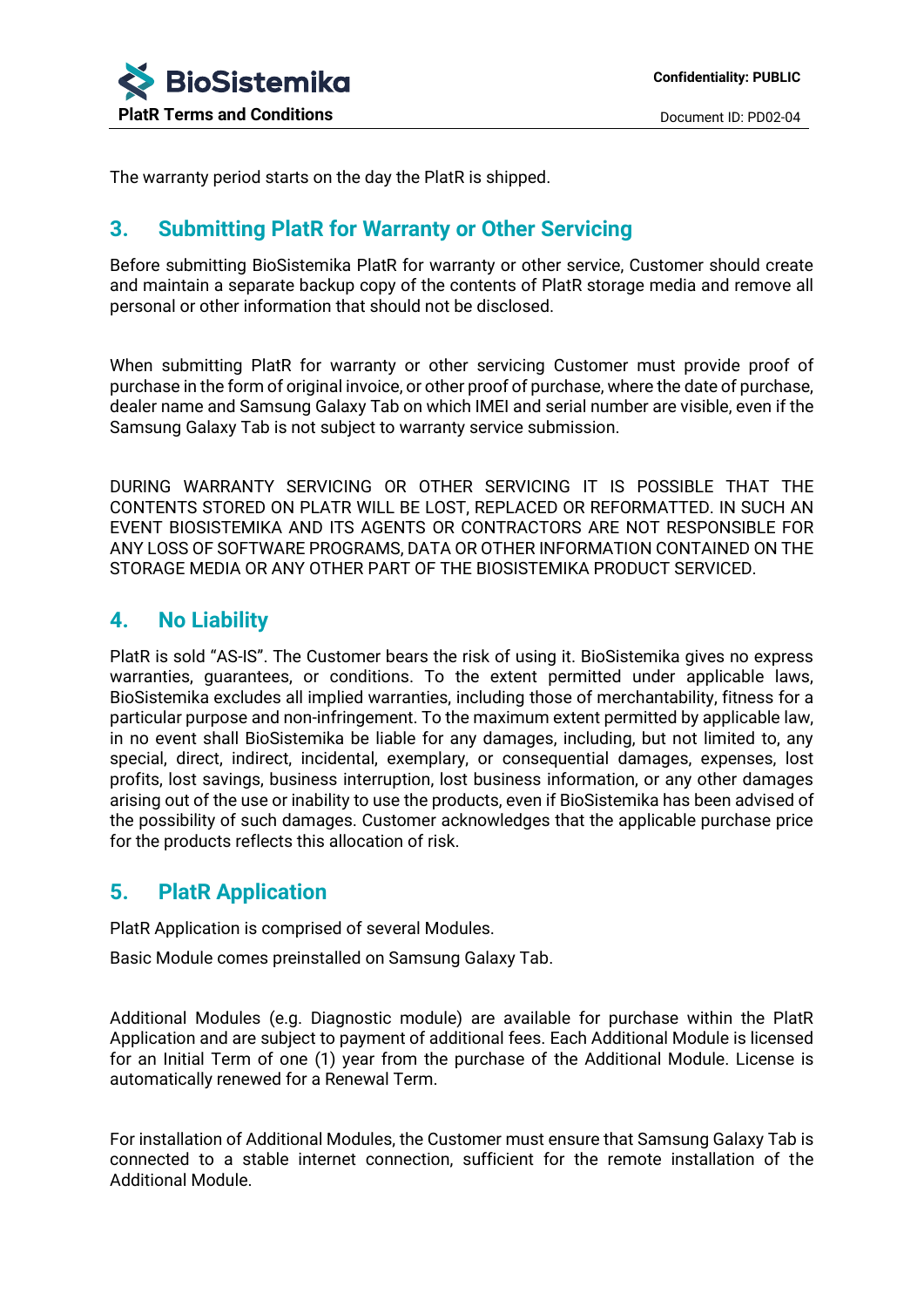

# **6. Trial Use of PlatR Application**

Upon first sign-in to the PlatR application, all then available Modules (including Additional Modules) will be available to the Customer for a period of 30 days. After the lapse of the trial period defined in the previous sentence, Additional Modules will no longer be available to the Customer, meaning BioSistemika is not liable for any Data associated with the use of Additional Modules during such trial period, including its deletion.

# **7. Intellectual Property Rights, Copyrights**

BioSistemika shall retain all right, title and interest in all intellectual property including but not limited to all software developed by BioSistemika, all copyrights, patents and other intellectual property rights unless stated otherwise.

Customer shall not duplicate or in any way copy any software supplied by BioSistemika or related documentation. The Customer shall not sell, license, assign or transfer the intellectual property or any interest therein to anyone.

BioSistemika logo is a registered trademark of BioSistemika d.o.o.

PlatR and PlatR logo are trademarks of BioSistemika d.o.o.

Customer may not distribute, (re)sell, rent or lease the PlatR and any of its components nor reproduce them for the purpose of distribution, (re)selling, renting or leasing. Customer may not reverse engineer the PlatR or any of its components for any purpose, which means, in particular, the prohibition of researching the PlatR and any of its components in order to find out the functioning of the PlatR and any of its components and copying the solutions included in the PlatR and any of its components.

# **8. End User Licence Agreement for PlatR Application (EULA)**

This End User License Agreement or EULA is a legal agreement between the Customer and BioSistemika and governs the use of PlatR Application and all of its Modules, which are wholly and solely owned by BioSistemika.

BioSistemika grants the Customer the following rights provided that the Customer complies with all terms and conditions of this FULA:

The Customer may use, access, display and run one copy of the PlatR Application on the Samsung Galaxy Tab that is provided and authorised by BioSistemika. The Customer may not make the PlatR Application available over a network or otherwise where it could be used by multiple computers or devices at the same time. Customer may make one copy of the PlatR Application in machine-readable form for backup purposes only; provided that the backup copy must include all copyright or other proprietary notices contained on the original PlatR Application.

RESERVATION OF RIGHTS AND OWNERSHIP. BioSistemika reserves all rights not expressly granted to you in this EULA. PlatR Application is protected by copyright and other intellectual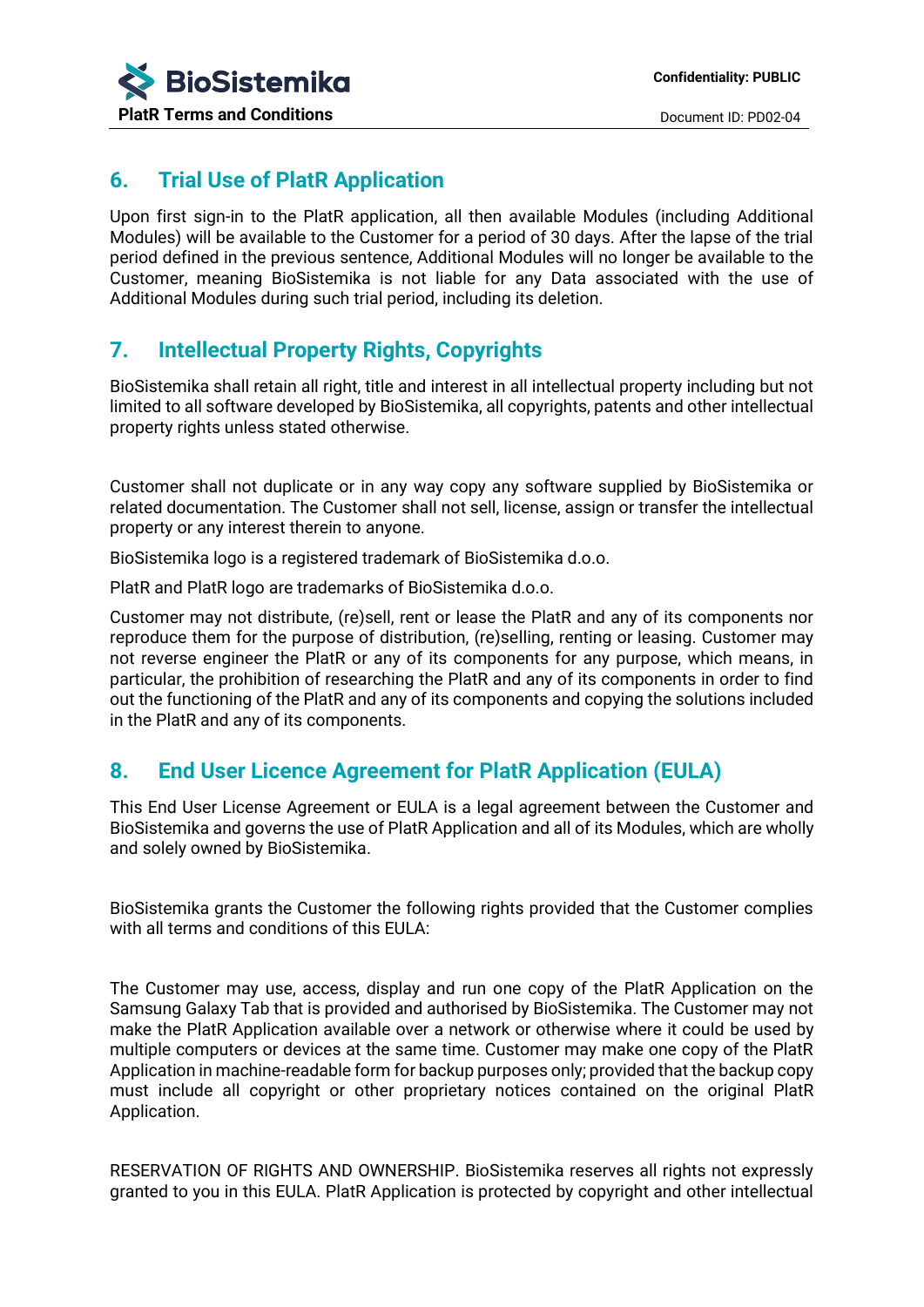

property laws and treaties. BioSistemika owns the title, copyright and other intellectual property rights in the PlatR Application. The PlatR Application is licensed, not sold.

LIMITATIONS ON END USER RIGHTS. The Customer may not reverse engineer, decompile, disassemble, or otherwise attempt to discover the source code or algorithms of the PlatR Application, or modify, or disable any features of the PlatR Application, or create derivative works based on the PlatR Application. The Customer may not rent, lease, lend, sublicense or provide commercial hosting services with the PlatR Application.

CONSENT TO USE OF ACTIVITY DATA. The Customer agrees that BioSistemika and its affiliates may collect and use the Activity Data. BioSistemika may use Activity Data solely to improve its products or to provide customized services or technologies to the Customer and will not disclose this information in a form that identifies the Customer or Users.

UPDATES AND UGRADES. This EULA applies to updates, upgrades, supplements and add-on components (if any) of the PlatR Application that BioSistemika may provide to the Customer or make available to the Customer after the date the Customer obtains the initial copy of the PlatR Application, unless BioSistemika provides other terms along with such updates, upgrades, supplements and add-on components. To use PlatR Application identified as an update, upgrade, supplement or add-on component, the Customer must first be licensed for the PlatR Application identified by BioSistemika as eligible for the update, upgrade, supplement or add-on component. After updating, upgrading, supplementing and installing add-on components, the Customer may no longer use the PlatR Application that formed the basis for its update, upgrade, supplement and add-on component eligibility.

COMPETITIVE BENCHMARKING. The Customer shall not access PlatR Application for the purposes of competitive benchmarking.

SUPPORT SERVICES. BioSistemika is not obligated to provide any support services for PlatR Application. If support is provided, it is provided "as-is", "with all faults", and without any warranty of any kind.

DISCLAIMER. PlatR Application is licensed "AS-IS". The Customer bears the risk of using it. BioSistemika gives no express warranties, guarantees, or conditions. To the extent permitted under applicable laws, BioSistemika excludes all implied warranties, including those of merchantability, fitness for a particular purpose and non-infringement.

#### **9. Users**

Each User must sign into the PlatR Application in order to use the PlatR. Only one (1) User may be signed into the PlatR Application.

The Customer is solely responsible for appointing a User to use the PlatR and to sign into the PlatR Application.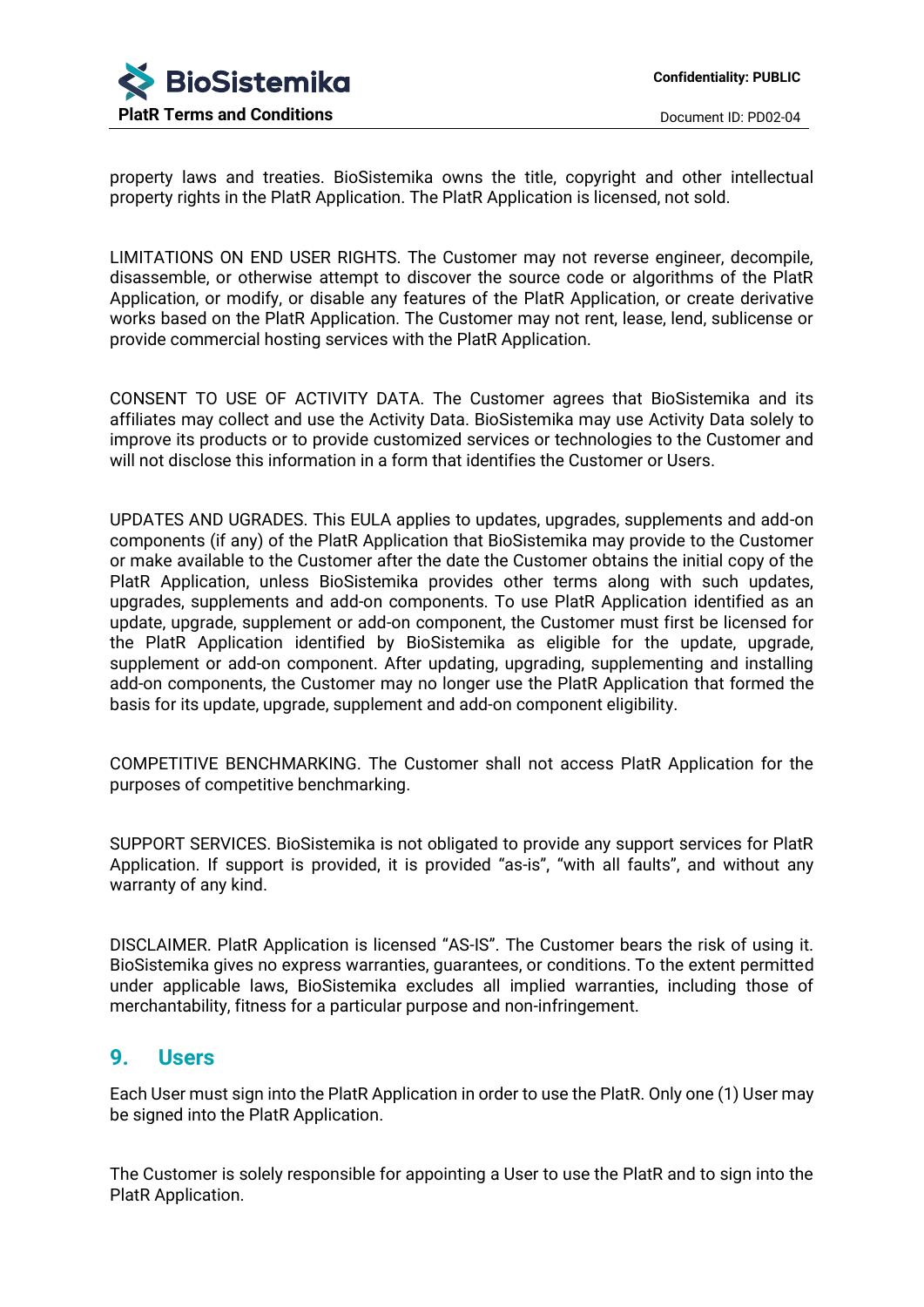Customer is liable and responsible for User's use of PlatR and PlatR Application, including any actions and/or omissions of its Users and for any breaches of the Contract, including breaches of these Terms and the Order Form.

The Customer shall inform its Users of their obligations and of other terms and conditions applicable to its Users under the Contract.

Users are responsible for keeping their User Account information (e.g. e-mail, username, password) safe and secure and must not allow any third-party to use their User Account information.

Processing personal data of Users is governed by a separate Privacy Policy.

#### **10. Fees and Payment Terms**

All applicable fees, payable by the Customer, shall be specified with the applicable Order Form and shall be invoiced by BioSistemika to the Customer.

BioSistemika reserves the discretionary right in creating, updating or cancelling any fees, provided however that the fees already paid by the Customer for a respective Initial Term or Renewal Term shall not change during the Initial Term or Renewal Term, respectively. Any changes related to fees shall be communicated to the Customer prior to the changes taking effect. If the Customer does not agree with the change in fees its sole remedy shall be not renewing the license for a Renewal Term.

All fees must be paid according to the following payment terms, unless the Order Form and/or invoice specifies otherwise:

- (a) fees must be paid in advance BioSistemika is not obligated to perform any of its obligations, nor provide access to the Additional Modules prior to receiving the payment of applicable fees from Customer;
- (b) fees are non-refundable, except if not otherwise defined by these Terms or in the applicable Order Form;
- (c) fees must be paid in full no later than 15 days from the day the invoice has been received by the Customer via e-mail;
- (d) fees are stated exclusive of any taxes.

Fees shall be considered paid when they are available to BioSistemika on the bank account stipulated on the invoice in freely available funds. In case there is any dispute over the invoiced amount, the undisputed amount shall be paid by the Customer.

Whenever any fees are overdue, default payment interest fees of 8% per year may be charged to the Customer.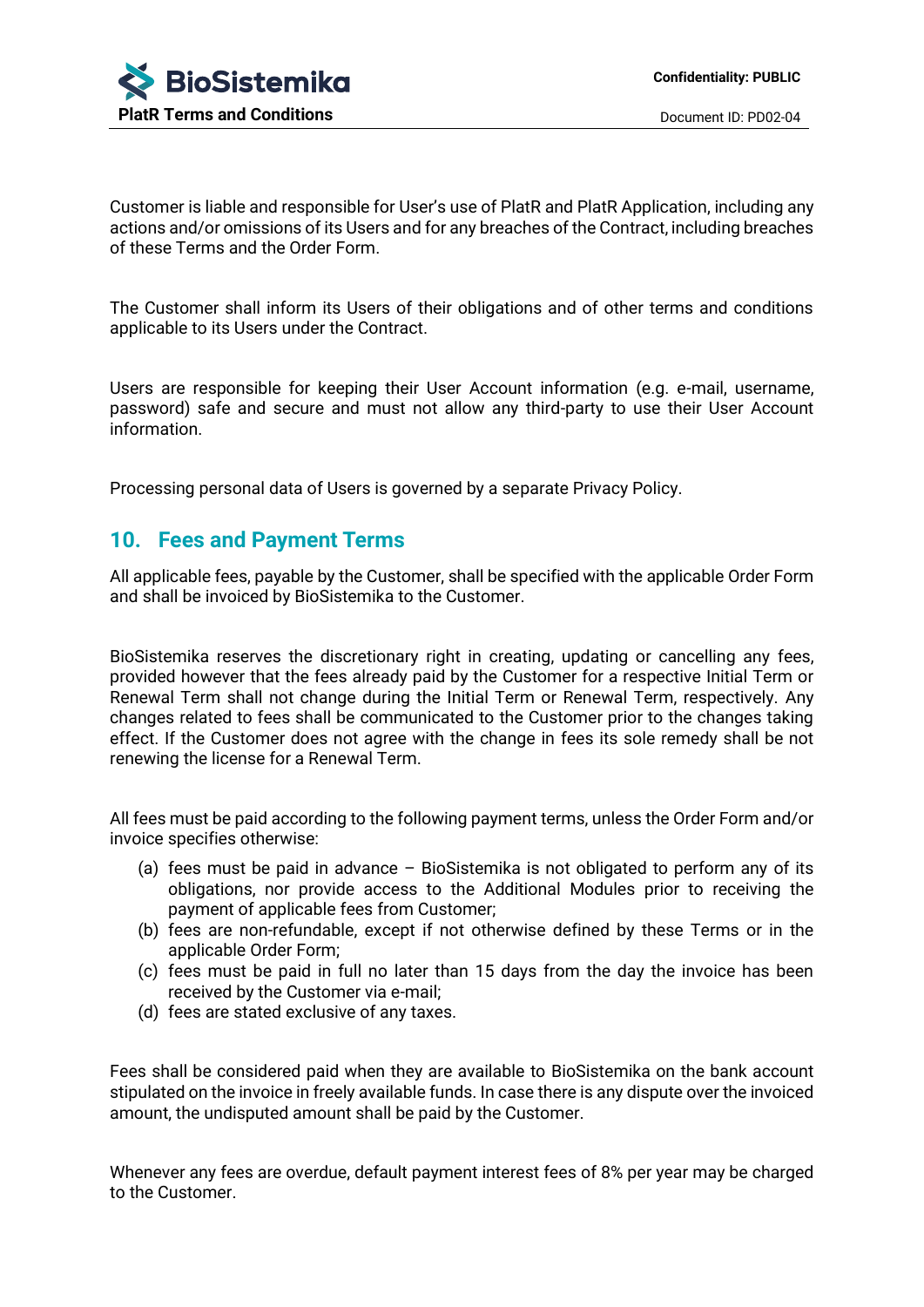

Whenever fees are thirty (30) or more days overdue, BioSistemika may, without limiting its other rights and remedies, de-activate and/or disable access to any Additional Module.

Whenever any fees are sixty (60) or more days overdue, BioSistemika may, without limiting its other rights and remedies, terminate the Contract or any part thereof (e.g. license for an Additional Module), for which the fee has not been paid. Such non-payment shall constitute a material breach of Contract.

# **11. Termination**

Termination provisions apply solely to Additional Modules, as the PlatR, excluding the Additional Modules, is purchased subject to a one-time payment of the applicable fee.

The license for an Additional Module is terminated if:

- (a) the Customer or BioSistemika elects not to renew the license such decision must be sent to the other Party in writing at least 30 days prior to the lapse of the respective Initial Term or Renewal Term; if BioSistemika is not notified as stated in the previous sentence, the license for Additional Module is automatically renewed for a Renewal Term;
- (b) the Customer (or its Users) breaches the Contract or these Terms; BioSistemika shall send a notice of termination to the Customer with immediate effect, whereas the Customer is not entitled to any reimbursement of any fee;
- (c) the Customer is in delay with payment of applicable fee for more than 60 days; BioSistemika shall send a notice of termination to the Customer with immediate effect.

Upon termination of the license for an Additional Module the Customer's access to the applicable Additional Module shall be terminated. Upon termination the Data associated with such Additional Module shall not be accessible and will be deleted at BioSistemika's convenience.

Upon termination, BioSistemika shall have the right to retain Activity Data.

#### **12. Access to Data**

BioSistemika may view, analyze or otherwise process Customer's Data including Activity Data for any of the following purposes: (a) providing the services to the Customer; (b) maintenance and improvement of PlatR; (c) system administration; (d) support; (e) product and service improvements; (f) to perform any other obligations under the Contract, (g) to comply with any applicable laws and regulations, or (h) enforcing its rights under the Contract.

BioSistemika shall not use the Data for any other reason, except if expressly allowed by the Customer.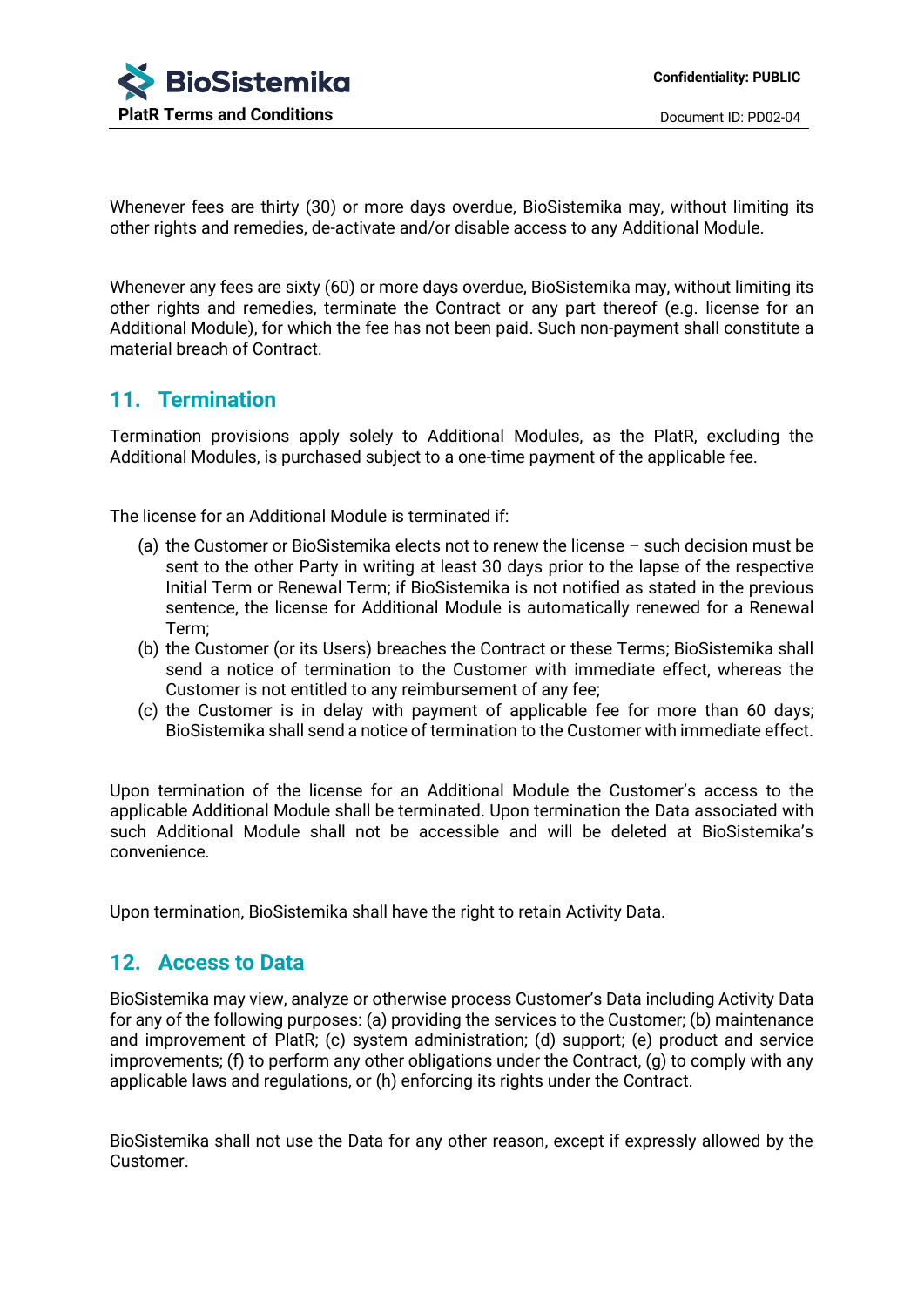

## **13. Feedback**

Complaints and compliments are encouraged to be sent to platr@biosistemika.com and shall be processed as soon as possible.

We strongly believe in continuous interaction with the Customer in order to develop and provide the best possible services and products. Sometimes feedback is received spontaneously (e.g. Your voluntary e-mail to Us), sometimes we gather it in a systematic way (e.g. organized usability tests, surveys). It can come in many forms – from a new feature suggestion, an integration idea, an improvement of our processes and communication or even a bug report. Regardless of whether the feedback is negative or positive and whether we end up implementing it or not, we are always very grateful for it.

However, please be aware that by providing such suggestions, You grant us unlimited, irrevocable, perpetual, sublicensable, transferable, royalty-free license to use any such suggestion for any purpose without any obligation or compensation to You or any other third party.

#### **14. Customer's Obligation**

In addition to other obligations under the Contract, the Customer is obligated to act in good faith and in proper and appropriate manner including but not limited to working with BioSistemika to ensure that PlatR performs as intended, and if not, to clearly identify areas that require attention. CUSTOMER SHALL MAKE PERIODIC BACKUP COPIES OF THE INFORMATION CONTAINED ON PLATR'S STORAGE MEDIA TO PROTECT THE DATA.

### **15. Force Majeure**

If BioSistemika is unable to perform the obligations under these Terms due to wars, acts of terrorism, natural disasters, riots, acts of governmental authorities, acts of God, civil disturbances, explosions, epidemics, and other such acts, BioSistemika shall have no liability under these Terms for the non-performance of its obligations under these Terms.

### **16. Prohibition of Re-Sale**

Customer confirms it is the end user of the PlatR and shall not to re-sell, lease or rent the PlatR or any of its components to third parties.

### **17. Consumer Law Application**

To the maximum extent permitted by law, the Customer hereby acknowledges and agrees that it is not a consumer, but a legal entity purchasing PlatR for business use, and that consumer laws do not apply to the relationship between BioSistemika and the Customer and/or Users, respectively.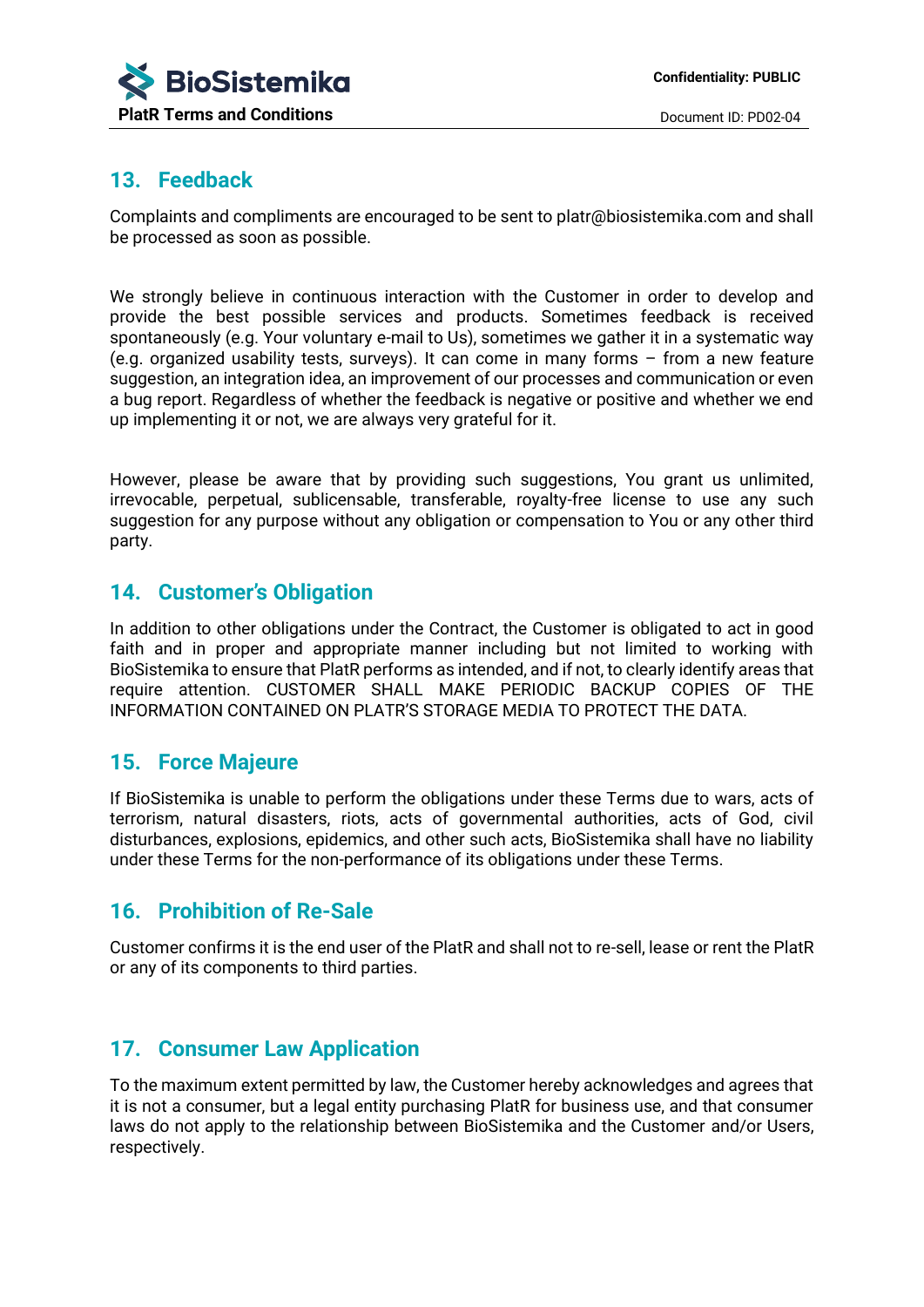

### **18. Governing Law and Jurisdiction**

These Terms, the Customer's use of PlatR and the entire business relationship between the Parties shall be construed in accordance with the laws of the Republic of Slovenia, without regard to its conflict of laws provisions and without regard to the UN Convention on Contracts for the International Sale of Goods (CISG).

All disputes, which shall not be resolved amicably within a reasonable time period, will be finally decided by a competent court in Ljubljana, the Republic of Slovenia.

#### **19. Miscellaneous**

These Terms come into effect on the effective date first written above and shall replace any previous terms. BioSistemika reserves the right to modify or replace any part of the Terms at any time. It is the Customer's responsibility to check the Terms periodically for changes, with the up-to-date version featured at: https://biosistemika.com/platr/terms-of-service. BioSistemika shall make its best effort to notify the Customer of the changes made to the Terms.

Customer's continued use of the PlatR after any change to the Terms will be deemed that the Customer agrees with all the changes made to the Terms. If the Customer does not agree with the amended Terms the only remedy at the Customer's disposal is to cease using the PlatR and/or PlatR Application.

#### **20. Definitions**

**"Activity Data"** means data related to Customer's (and its Users) use of the PlatR and includes among other, data on Users activities when using PlatR, technical information gathered as part of the product support services related to the PlatR Application or PlatR, which functionalities of PlatR are used etc.

**"Additional Module"** means a Module, license and use of which is subject to additional purchase and payment of additional fees.

**"Affiliates"** means the corporate affiliates of BioSistemika, its employees, contractors, agents and consultants.

**"Basic Module"** means a Module, which comes preinstalled on Samsung Galaxy Tab and is included in the basic PlatR package.

**"Contract Effective Date"** means the date, on which the Customer enters into a Contract with BioSistemika, either by signing an Order Form the Customer agrees to be bound by these Terms or agreeing to the Terms as a Customer in any other manner, including with the use of PlatR.

**"Contract"** means the whole legal agreement between the Customer and BioSistemika, whereas the Terms along with the Order Form, where applicable, and other applicable documents form an integral part of the Contract.

**"Customer", "You"** or **"Your"** refers to a person (legal or natural) that purchases PlatR.